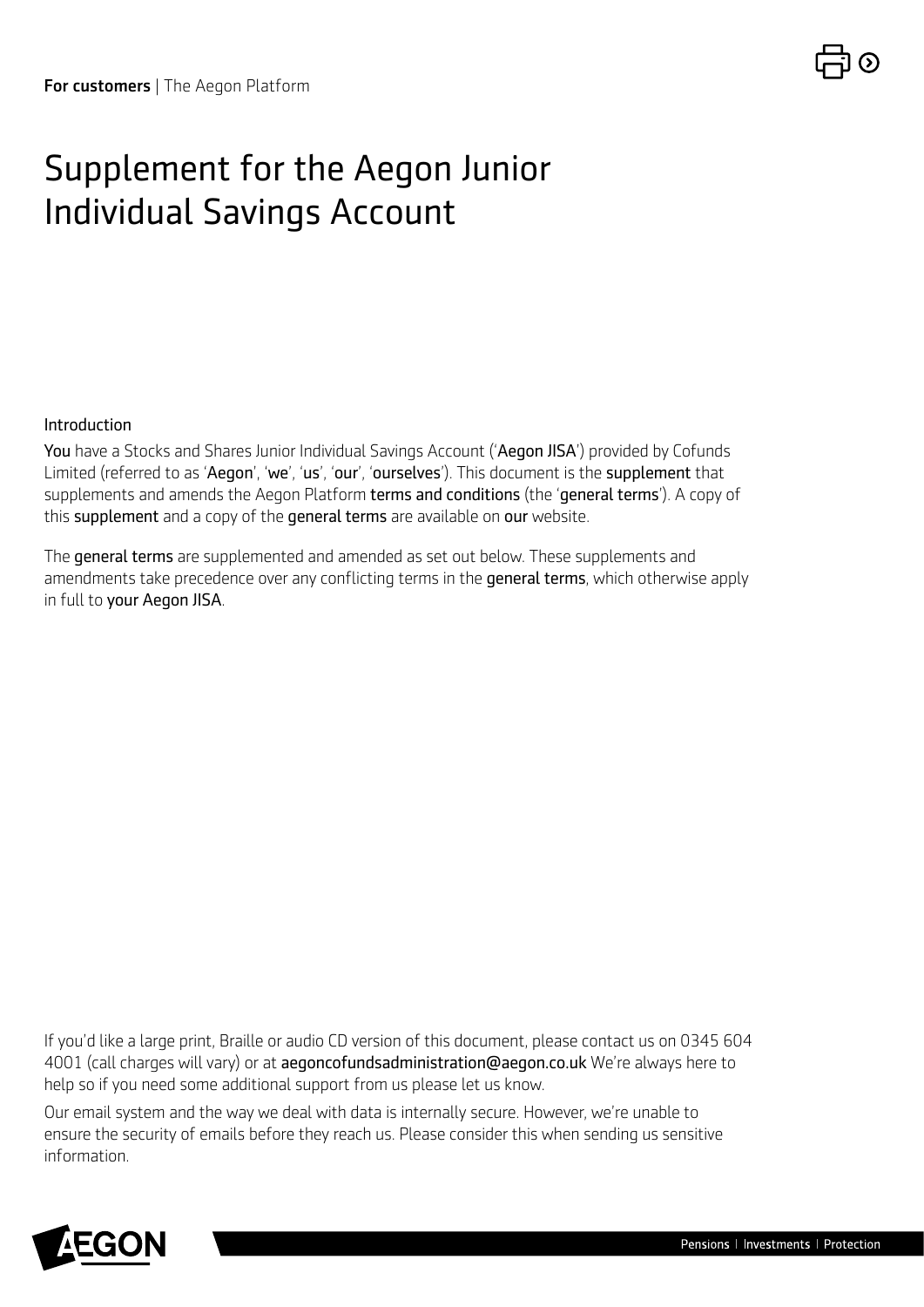

# **Definitions**

- 1. The words and phrases in bold are terms defined in condition 2 of Part 1 of the general terms. They apply to this supplement except where specifically defined otherwise in this supplement or below.
- 2. All references in the general terms to 'ISA', 'Aegon ISA' or 'product', and all references in this supplement to a 'product', refer to your Aegon JISA, unless otherwise specified or the context otherwise requires.
- 3. References to the 'client', 'you', 'your' or 'yourself' in the terms and conditions refer to the registered contact, unless otherwise specified or the context otherwise requires.
- 4. In addition, the following defined terms apply:
	- Child means a child under 18 years old who at the point of opening the Aegon JISA is resident in the UK, or is a UK Crown Servant, married to or in a registered civil partnership with a Crown Servant, or a dependant of a Crown Servant and who is otherwise an 'eligible child' under the ISA Regulations.
	- Child trust fund means a child trust fund established in accordance with the Child Trust Fund Regulations 2004 as amended from time to time.
	- Standard ISA means an ISA (that isn't a Junior ISA) provided by Aegon under the terms and conditions applicable to it from time to time.
	- Registered contact means the person who will give instructions to Aegon for the management of the Aegon JISA. This is either a person with parental responsibility for the child, or the child themselves if they're aged between 16 and 18 and have applied to manage the Aegon JISA in place of the person with parental responsibility. There can be only one registered contact for an account at any time.

# Product and eligibility

- 5. Your product is a Stocks and Shares Junior ISA, which is managed under the ISA Regulations and provided by us, that can be used to invest for a child in investments available through the Service, in a tax-efficient way. Eligibility to open a Junior ISA is different from eligibility for a standard ISA and so the following specific terms apply to your Aegon JISA. The value of any tax relief depends on your individual circumstances / the individual circumstances of the investor. This information is based on our understanding of current, taxation law and HMRC practice, which may change.
- 6. To open and/or hold the product, you must have parental responsibility for a child, or be the child provided you are aged 16 or 17 and wish to operate the **product vourself**.
- 7. A child can only hold one Stocks and Shares Junior ISA and one cash Junior ISA up to their 18th birthday. We only offer the Aegon JISA which is a Stocks and Shares Junior ISA and don't offer a cash Junior ISA. You must ensure that investments to both types of account don't exceed the annual subscription limit for that tax year. By accepting your investment in the Aegon JISA, we agree to act as ISA manager for your product. We make all necessary claims for tax relief relating to your product and the investments held in it.
- 8. You must let us know as soon as possible if the permanent residential address of the child or registered contact changes/has changed.
- 9. Due to HM Revenue & Customs (HMRC) rules, you won't be able to withdraw any investments or close the Aegon JISA except in specific circumstances set out in condition [35](#page-5-0) of this supplement, but you may switch investments, and if desired, transfer the Aegon JISA to another ISA manager.
- 10. You may only open the Aegon JISA if the child is resident in the UK for tax purposes, or they qualify as a Crown employee or are the spouse or registered civil partner or dependant of a Crown employee. If the child stops being resident in the UK or a Crown employee, or the spouse or registered civil partner or dependant of one, you must tell us right away. If after opening the product the child or you become non-resident, you may continue to make investments and switch investments.
- 11. No income tax or capital gains tax arises in respect of the Aegon JISA. There's no need to declare any gains or income received in the Aegon JISA to HMRC and any income generated from parental subscriptions doesn't count towards the parent's income. If the Aegon JISA plan value is paid out to the child at the age of 18, the lump sum is free of any tax charge. Current tax laws and HMRC rules are subject to change in the future and may reduce the tax benefits of your product.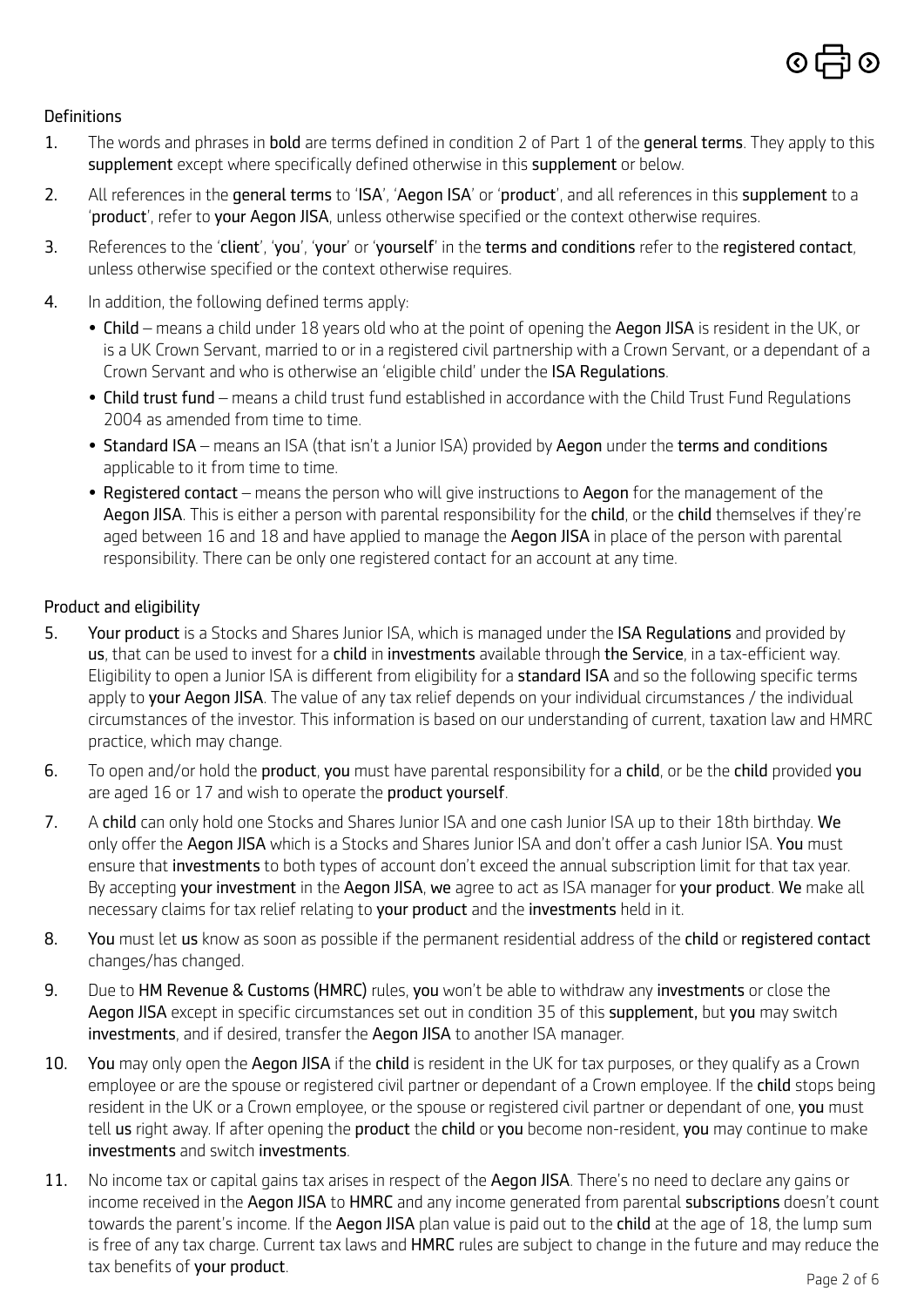

# Application and Aegon GIA

- 12. Your Aegon JISA application covers the current tax year and each subsequent tax year until the child reaches 18 years of age following which the product will become an Aegon ISA. See below provision 'Aged 18' for more information.
- 13. An Aegon GIA won't automatically be opened for you when you apply to open an Aegon JISA and none of the provisions or references relating to the Aegon GIA in the general terms shall apply in relation to your Aegon JISA.

#### Registered contact

- 14. There can only be one registered contact at any time. The first registered contact will be the person making the application to open the Aegon JISA provided they're aged over 16. They'll either have parental responsibility for the child, or be the child.
- 15. An Aegon JISA can't be operated under a power of attorney for the registered contact, unless we agree otherwise. The registered contact will remain in place until a replacement is appointed or the Aegon JISA is closed in accordance with its terms. Any subscriptions by direct debit will continue to be collected until we receive instructions from the payer for them to stop. Where we become aware that the registered contact no longer has parental responsibility for the child, no further instructions will be taken from this person or their adviser and any subscriptions by direct debit will cease.
- 16. An application to replace the registered contact must be in writing by completing the 'Change in Registered Contact Form' (or equivalent form we make available) which will normally require the consent of the existing registered contact.
	- 16.1 The registered contact will need to be replaced (without their consent) in accordance with the ISA Regulations for example in any of the following circumstances, but the 'Change in Registered Contact Form' (or equivalent form we make available) should still be completed and evidence provided of the replacement:
		- Death or incapacity of the registered contact.
		- The registered contact can't be contacted.
		- A court order or court appointment relating to replacement of the registered contact.
		- An adoption order in relation to the child.
		- As set out in condition [17](#page-2-0) of this supplement.
	- 16.2 As part of their application the replacement registered contact must appoint an adviser. This could be the adviser already set up on the product or the replacement registered contact may choose to appoint a different adviser. If the registered contact doesn't nominate a new adviser the existing adviser relationship for the product will continue.

### Child aged  $16 - 18$

- <span id="page-2-0"></span>17. Existing products: At aged 16, provided the child doesn't suffer from a mental incapacity, they can apply to be the registered contact of their product by completing the 'Change in Registered Contact Form' (or equivalent form we make available). The agreement of the existing registered contact isn't required. On assuming this responsibility the new registered contact will manage the product in place of the previous registered contact who will cease to be entitled to information concerning the product.
- 18. New products: A child aged 16 to 18 may apply to open an Aegon JISA in their own right provided they don't already hold a Stocks and Shares Junior ISA or a child trust fund or, if they do, they transfer the existing Junior ISA or child trust fund to their Aegon JISA in accordance with condition [26](#page-3-0) of this supplement.
- 19. Authorities: Under the ISA Requlations, for the purpose of opening and operating an Aegon JISA, the signature of the child aged 16 to 18 (as beneficial owner or registered contact) has effect as if they were 18 years or over. In the tax year leading up to their 18th birthday the child will be entitled to subscribe the full JISA allowance for that tax year. In order to ensure that all outstanding Aegon JISA transactions are completed before the child turns 18 any new applications or subscriptions must be received no less than five business days before the child's 18th birthday.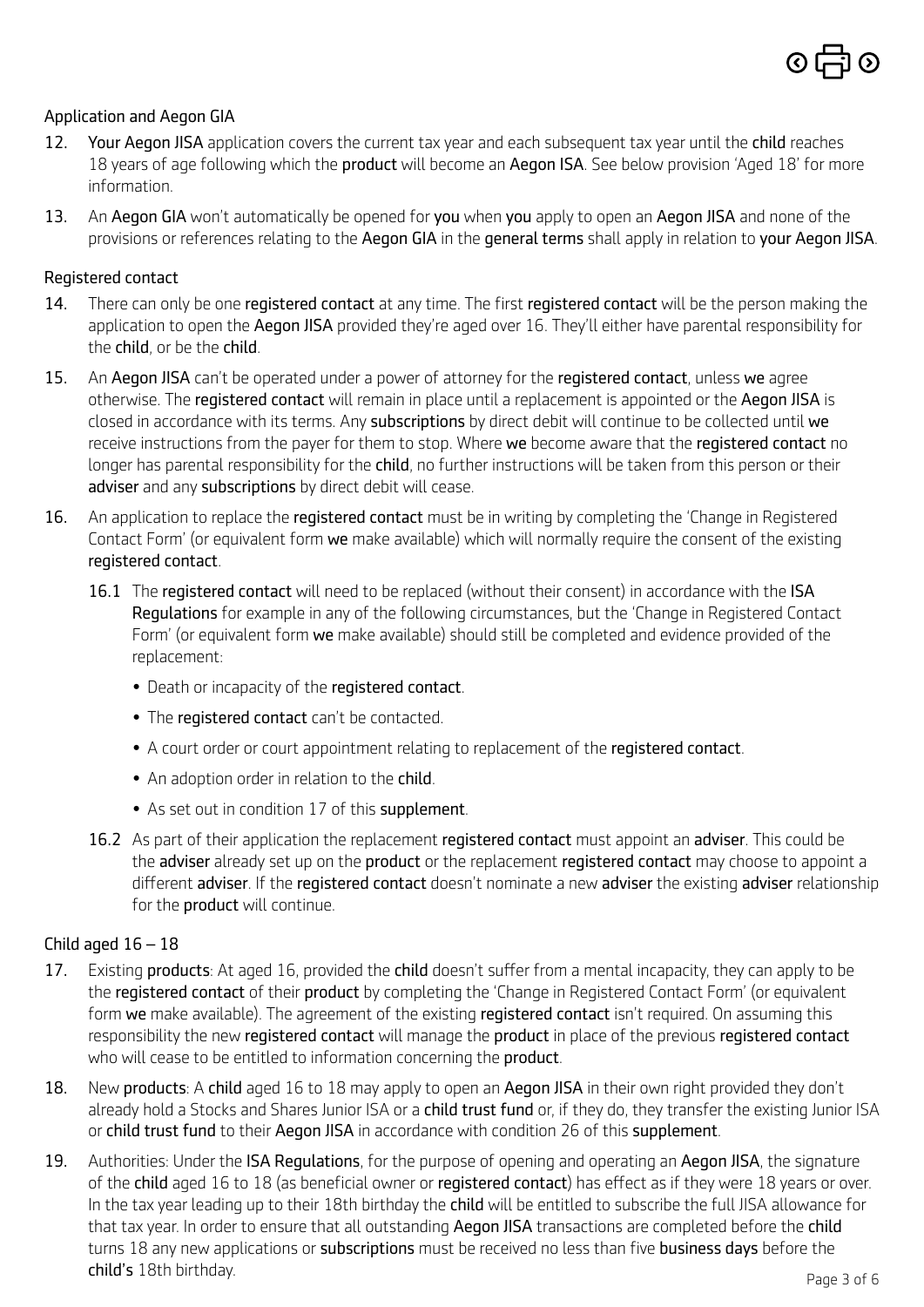

# Aged 18

- 20. At age 18, any existing direct debit payments will cease and the Aegon JISA will convert to the standard ISA and remain in a tax-efficient wrapper. At this point the terms and conditions will no longer apply and the child will have the right to withdraw their investments. We will contact the child shortly before their 18th birthday to inform them of their options.
- 21. Once the Aegon JISA has converted to a standard ISA it will be subject to the normal standard ISA charges applicable to your investments, and any charges taken through the standard ISA by your adviser will also apply.
- 22. Subscriptions to the standard ISA will be subject to the terms and conditions of the standard ISA in force at the time. No further subscriptions (lump sum or direct debit) can be made until the child has made an ISA application for that tax year.

# Subscription by reinvestment of investment from other client profiles on the Aegon Platform to an Aegon JISA

23. Other investments on the Aegon Platform in the name of the registered contact or other party can be sold and the proceeds used to subscribe to an Aegon JISA. On receipt of an instruction from the registered contact or other party in these circumstances, we will sell the investments in accordance with those instructions and apply the proceeds as a subscription into your Aegon JISA. In the event that the proceeds exceed the annual subscription limit for the tax year for your Aegon JISA, the excess proceeds will be retained in the cash facility of the product from which the investments were sold.

# Transferring an Aegon JISA to another ISA manager

- 24. We can only transfer your Aegon JISA to a Stocks and Shares Junior ISA with another ISA manager in full, not in part, but we can transfer all or part of your Aegon JISA to a Cash Junior ISA with another ISA manager. In either case your Aegon JISA can only be transferred to another Junior ISA.
- 25. The new ISA manager you propose must agree to accept the transfer provided this doesn't lead the child to having more than one Stocks and Shares Junior ISA and one cash Junior ISA. Your Aegon JISA can be transferred in cash, or re-registered, please speak to your new ISA manager for more information. Where an Aegon JISA is transferred in cash, we will sell all investments and before any transfer (whether as cash or by re-registration) deduct any amounts due to us prior to transfer.

# Transferring a Junior ISA to the Aegon Platform

26. You can transfer a Junior ISA or child trust fund that the child has with another manager to us.

<span id="page-3-0"></span>We can accept the transfer of:

- all of an existing Stocks and Shares Junior ISA;
- all or part of an existing Cash Junior ISA, and
- all of an existing child trust fund.

We can accept the transfer from another ISA manager as long as:

- we have received all the information we require from you (as requested on our application form) and the other ISA manager to complete the transfer, and
- the value of the transferred Junior ISA or child trust fund isn't less than the current minimum payment for an Aegon JISA.

When we receive the transferred investment it will be invested in investments selected on your application.

Please see the 'Transferring Child Trust Funds (CTFs)' and 'Transferring JISAs' section in your key features document for your Aegon JISA for more information. The key features document also gives you information on cancelling a transfer. If you don't have this document please contact your adviser (if you have one) or contact our Customer Experience team.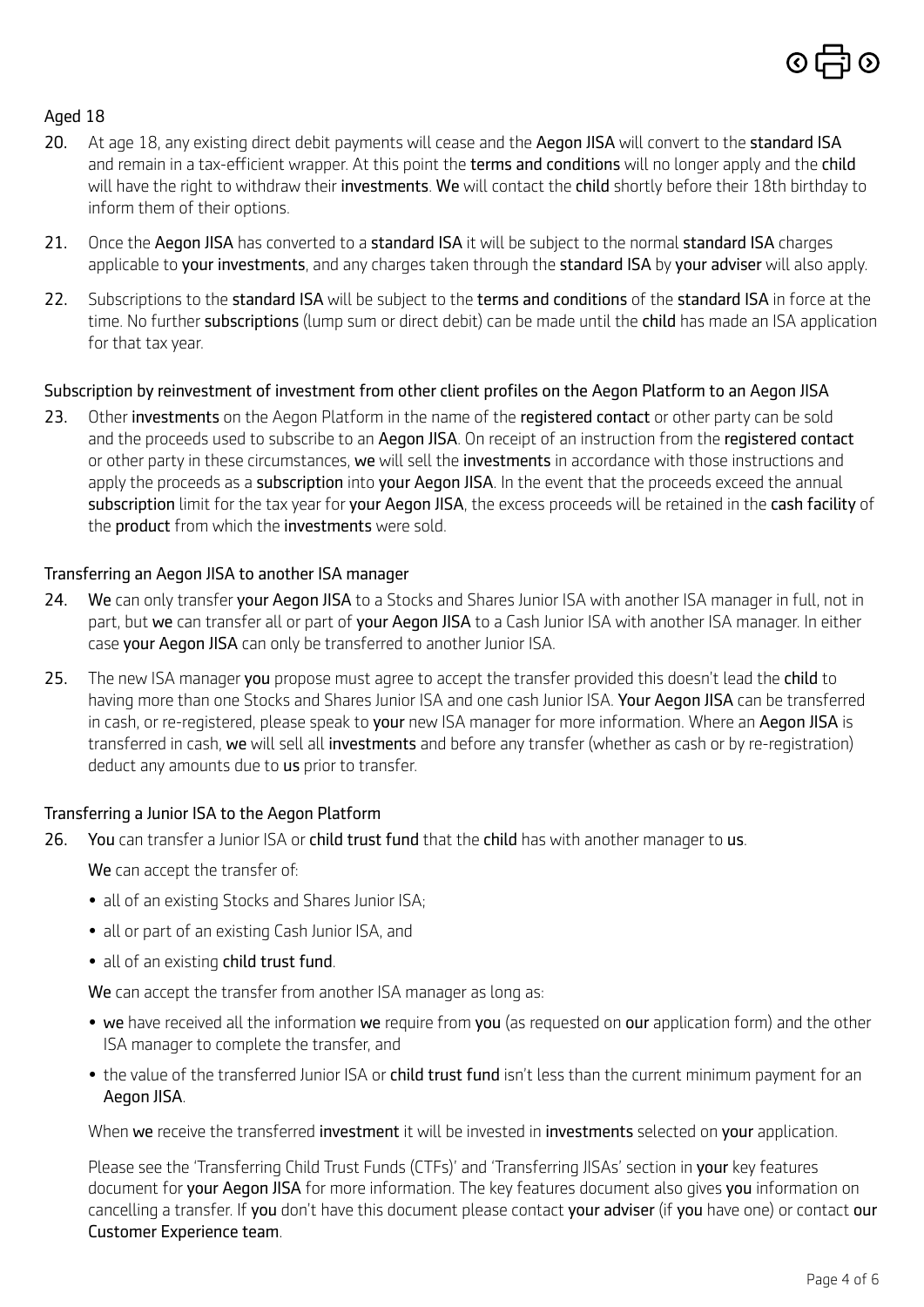# Contributing/paying into your Aegon JISA

27. Adding money to the Aegon JISA

Money can be added to the Aegon JISA by any person by the methods set out in condition 6 of Part 1 of the general terms, except that such payments can't be added to the Aegon JISA by debit card. A person adding money (subscriber) to a Aegon JISA doesn't need to be resident in the UK, provided contributions are made from a UK bank account. Eligible subscribers will include the child, registered contact, other family members of the child or other third parties. While a third party may subscribe to the Aegon JISA, they'll have no authority over the investments in which the monies are invested. All payments, including third party payments, should accompany a completed investment instruction and be sent to us via the registered contact.

All subscriptions will be deemed to be a gift to the child and can't be repaid or refunded to the subscriber at any time. Payments should be in sterling, drawn on a UK bank account and made payable to Cofunds Limited.

28. Making payments by cheque

Cheques must be made out to Cofunds Limited.

For building society cheques, the name of the child must appear on the front of the cheque (e.g. Cofunds Limited: A.B. Smith) or on the back, accompanied by the building society's official stamp and signature.

### Setting up regular contributions

- 29. Regular contributions into the Aegon JISA can be made from any UK bank account. Where regular contributions are being made by a third party, we require a signed Direct Debit Instruction from the bank account holder to commence collecting payments.
- 30. Completing the Direct Debit Instruction authorises us to collect regular contributions until we are notified to the contrary by the payer.
- 31. Any regular contributions will cease on the child reaching 18 years of age. Subscriptions may then commence in the standard ISA, subject to the child agreeing to the terms and conditions of the standard ISA in force at the time by making an ISA application for that tax year.

### Ownership of assets

32. The child is and remains beneficial owner of the assets in the Aegon JISA. All subscriptions by any party will be deemed to be a gift to the child and can't be repaid or refunded to the subscriber at any time.

#### Income events

33. We will automatically reinvest income received in your Aegon JISA in accordance with the terms and conditions. You may ask us to retain income received in your Aegon JISA within the cash facility of your Aegon JISA instead. There's no option for the payment of income arising under your Aegon JISA as consolidated natural income to any bank account.

#### Cash facility maintenance and forced disinvestment

34. We may only carry out cash facility maintenance and forced disinvestment under condition 5.4 of Part 1 of the general terms to the extent permitted by the ISA Regulations.